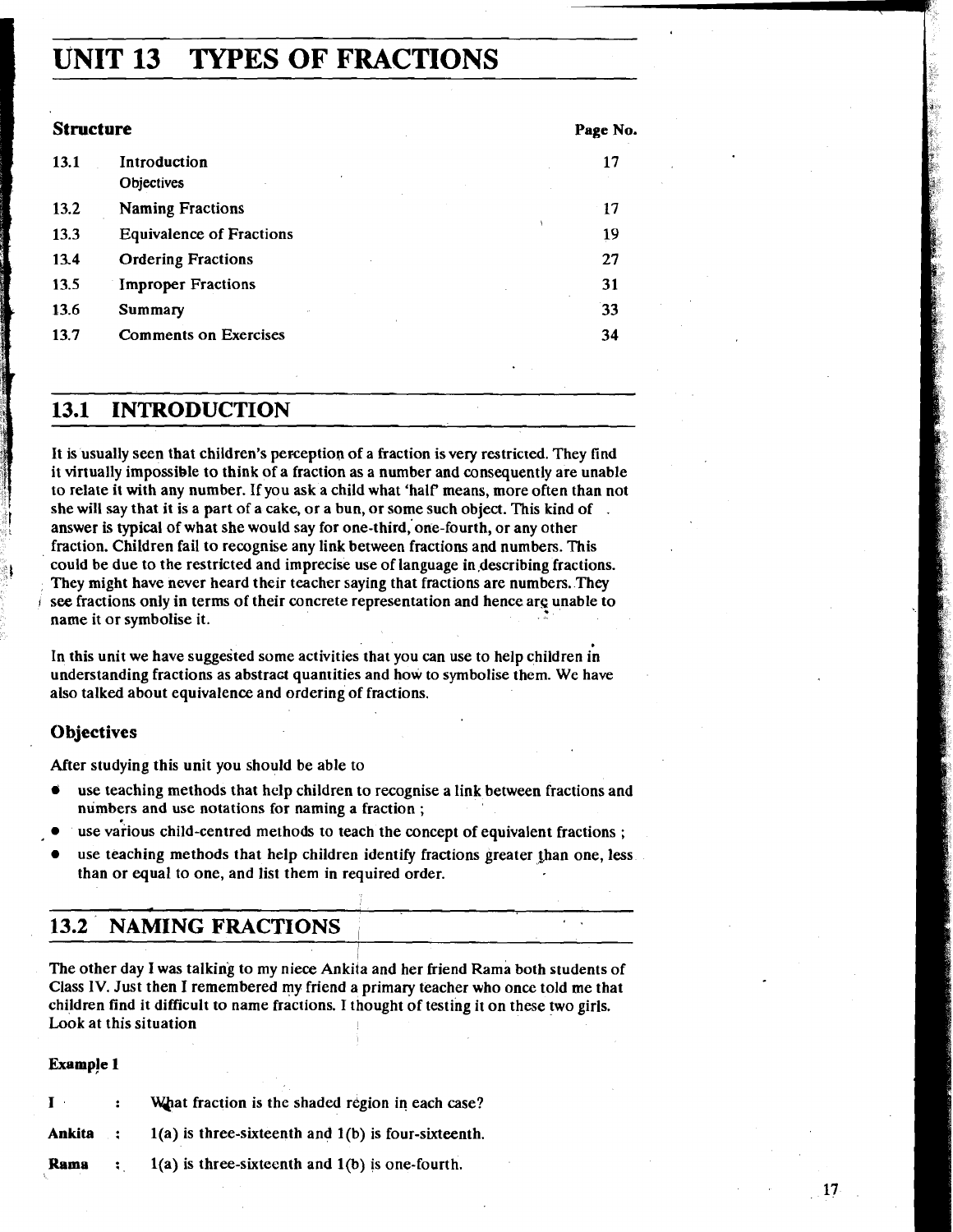It was really interesting to get these answers. I thought of assessing Rama's depth of understanding of naming fractions.



**<sup>I</sup>**: Rama why do you say that l(b) is one-fourth?

**Rama** : (A bit hesitantly). Because there's ..... there's sixteen on a sheet, and there's four each .... each side of the .... . If you split it up then that's a fourth and that's a fourth and that's a fourth (pointing to sets of' four squares at a time).

But as I watched her a doubt crept into my mind. Because her action as she said 'and there's four each .... each side of the ...' indicated that she was actually counting the four rectangles in the ringed region. Was she saying the ringed region was a fourth because there were four rectangles in it, or because therewere four areas of the same size on the whole sheet? This doubt was confirmed when Ankita and Rama tried to ' explain why a certain area was one-eighth.



It's one eighth because it's got eight squares.



No, this is one-eighth because the whole can be split into eight pieces like this.



So, naming a fiaction and understanding the notation by which fractions are symbolised is another big problem with children.

 $\rightarrow$  x  $-$ 

**Fractions**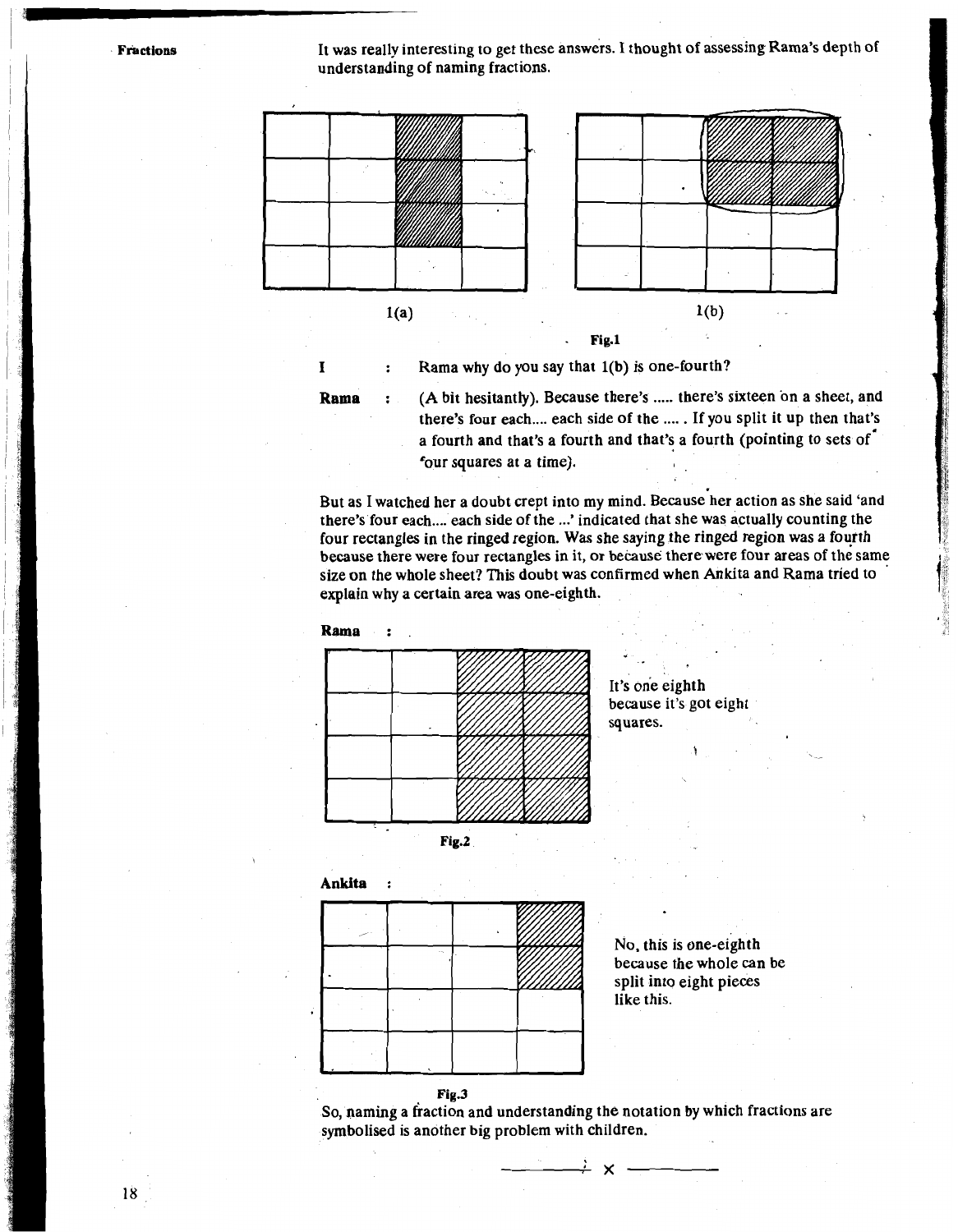- **1**  . **T~~& of Fractions** 

Which of the illustrations and explanations above is correct? What would  $E1$ you do to focus on the correct solution?

Any confusion in a child's mind about the procedure by which a fraction is named should be cleared before proceeding further with the topic. When children are thoroughly familiar with fraction names such as a 'half, 'third', 'quarter', and with the meaning of those names in relation to various wholes, for instance, a third of a cake, they are ready to be introduced to symbols for fractions. It is seen that we usually tell them that in order to write 'two-third' they can draw a line under '2' and write '3' beneath the line as  $\frac{2}{3}$  without explaining why it is written this way. Children often get confused and write  $\frac{3}{2}$  for two-thirds. We need to tell them that the numeral at the bottom of a fraction (the denominator) shows the total number of parts into which the whole is divided, and the numeral at the top (the numerator) is the number of parts that we are considering. For instance, the fraction  $\frac{2}{3}$  tells us that the 'wholc has been divided, into three equal parts, and we are looking at two of those parts. The denominator of the fraction  $\frac{2}{3}$  gives the fraction its name 'third' and the numerator tells us the number of thirds to be considered.

We need to stress the writing of fractions as numbers. You could help children associate a number with the given fraction. For instance, a paper is divided into two

equal parts and one part out of these two parts is represented by a number  $\frac{1}{6}$ .

Children can visually see and link numbers with the given fraction.

They also need a lot of practice in translating fraction names to fraction symbols. My , experience is that, to start with it is best to consider only fractions whose numerators are '1'. This helps to focus thcir attention on the significance of the denominator. Children might be asked to complete a table like this one:

| Number of equal<br>parts of the whole |        |         |           |  |  |
|---------------------------------------|--------|---------|-----------|--|--|
| Name of each part                     | 1 half | 1 third | l quarter |  |  |
| Symbol for one part                   |        |         |           |  |  |

Gradually, some more exerciscs/activities involving different numerators can be done by the children.

E2) Can you suggest some group activities for children in a class of 40, to see if the concept of naming and symbolising a fraction has got across to them?

Once children realise that fractions are numbers they may wonder about operations on them. But before you teach them how to add and subtract fractions, it is necessary . that they have a clear understanding of other concepts like equivalence and ordering. These concepts play a central role in understanding addition and subtraction. Many teachers have found that children do not understand these concepts easily. In the next section we shall give some suggestions for communicating the idei of equivalent fractions to a child.

## **13.3 EQUIVALENCE OF FRACTIONS**

Children do come across many instances where the same fraction can be named in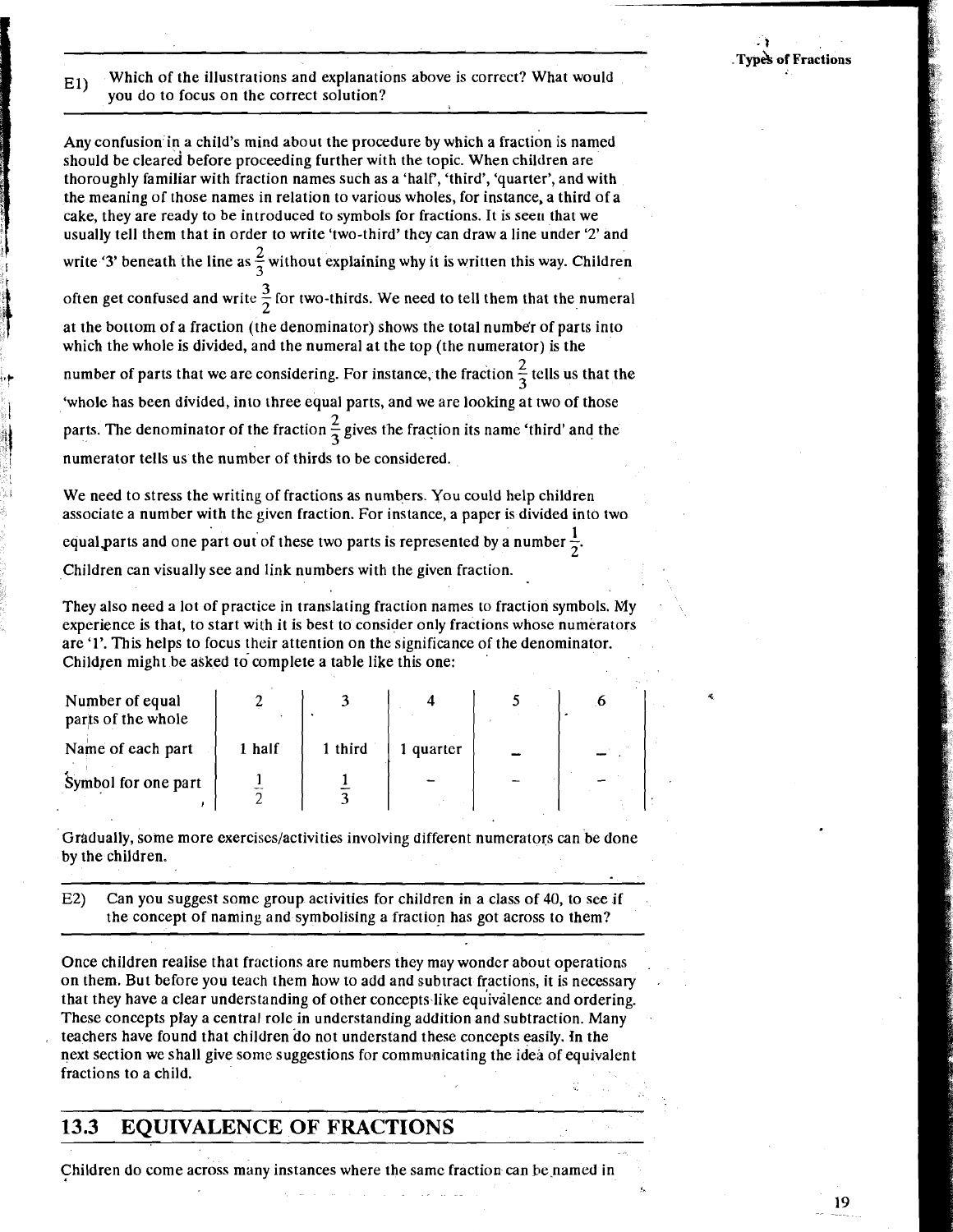more than one way. For example, many children say that  $\frac{2}{8}$  of the square in Fig.4 is

Both these answers are correct. But children sometimes are not ready to accept the fact that different fractions may represent the same measure or equal amount of

whatever object they are talking about. For example, with units attached, the fractions  $\frac{2}{3}, \frac{4}{6}, \frac{6}{9}, \frac{8}{12}$ , ... represent equal measures. In this respect they are therefore

equivalent. This concept requires a lot of practice and children take a long to grasp

shaded and many others say that  $\frac{1}{4}$  of the square is shaded.



Fig. 4

Let me share my experience with you in this regard. Once I got a chance to interact with four children aged between 8 and 10 years in my neighbourhood. I took them for

a treat to a nearby cafe. They all wanted big pastries. Consider this situation.

#### Example 2

this idea.

If I buy 3 pastries how would you share them equally among yourselves?

**One child** :

**child** 

- **Another** : give one part from each pastry to each of us. So, each of us will get an equal amount. No, first I would give one pastry each to three of us and then ask
	- each of these three to give one-fourth of their pastry to the fourth person. Then each of us will get an equal share.
- **<sup>I</sup>**: O.K. Both of you are dividing 3 pastries into four equal shares like this (Fig.5).

I will cut each of the three pastries into four equal parts and then







Why don't you all write down the fraction of pastry that each of you will get?

**Fig.5** (b)

1st child : Each will get  $\frac{1}{4}$ 

σņ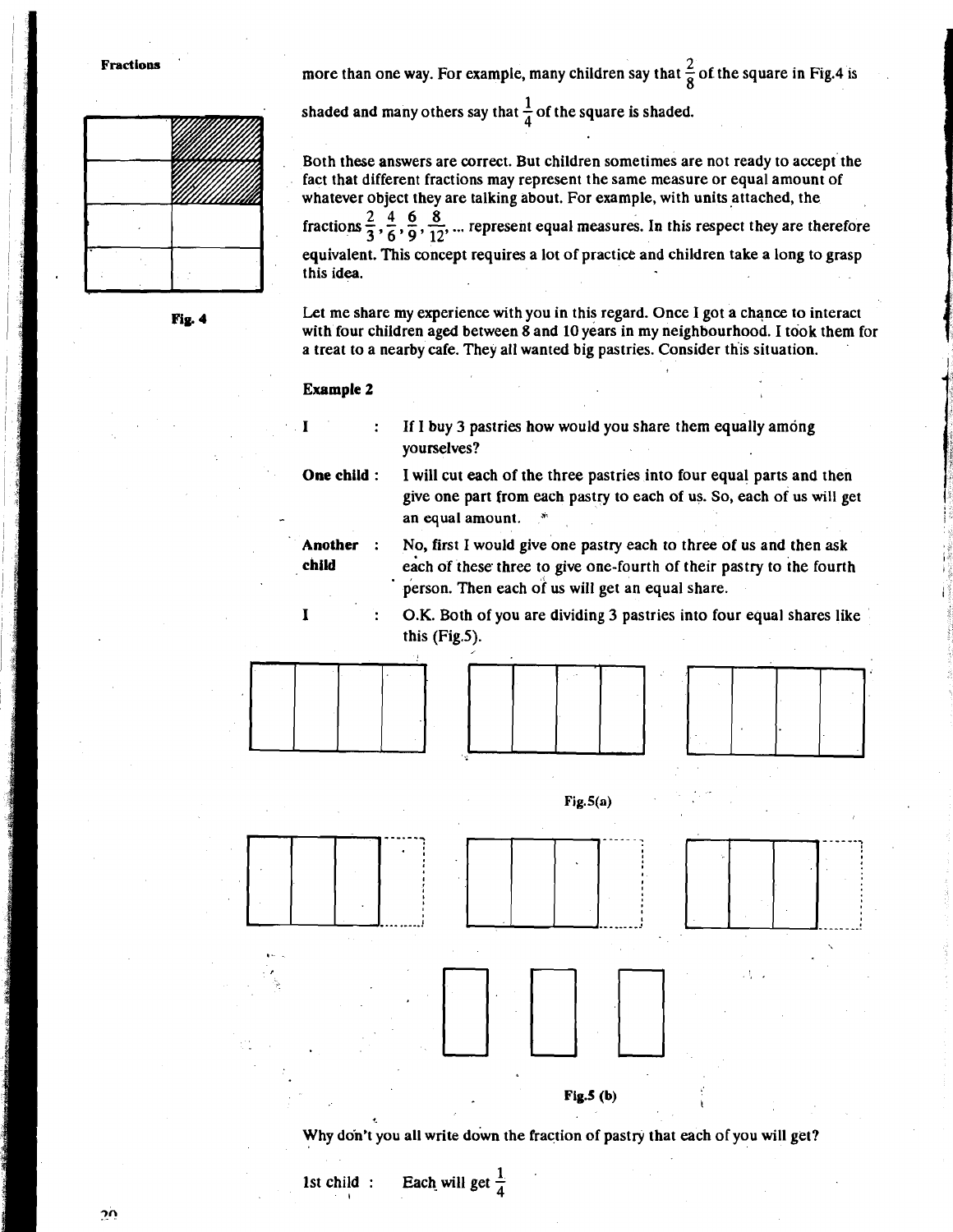2nd child : Each will get  $\frac{3}{4}$ 

3rd child : Each will get  $\frac{3}{12}$ 



What would you say about the responses of these children? Who was wrong and who was correct, and why?

In the above situation the first child looked at the three pastries as a single whole and so he got  $\frac{1}{4}$  of it. For the second child the whole consisted of 3 discrete objects

—the pastries and his share was  $\frac{1}{4}$  of these three pastries. The third child again

viewed at three pastries as a single whole divided into 12 equal parts out of which he got 3 parts.

 $\longrightarrow$   $\times$   $\longrightarrow$ 

So from the above observations you would agree that it is necessary that children realise the need to clearly state what 'whole' they are referring to while naming a fraction. Once they are clear about it they will not have problems in representing the same measure by different fractional numbers.

To start with we can ask children without introducing any formal name, to do 'detective work' on a particular fraction to see how many other names they can find for it. But this detective work needs to be structured. You could start with the following activity.

**Example 3** : Take a strip of paper fold it into eighths. Then invite children to find another way of naming one-half of the strip. Let them find that

 $\frac{1}{2}$  of the strip is  $\frac{2}{4}$  of the strip, and also  $\frac{4}{8}$  of the strip.

In the same way they could divide a square into eighths 2nd find that

 $\frac{1}{2}$  of the square is  $\frac{2}{4}$  of the square, and also  $\frac{4}{8}$  of the square.

At this point you could explain the equivalence of one-half, two-fourths, and four-eighths, etc. and write  $\frac{1}{2} = \frac{2}{4}$ , which means that one-half is the same as two-fourths. You can ask the children to record the general findings they have made above by writing

$$
\frac{1}{2} = \frac{2}{4} = \frac{4}{8}.
$$

Children can study the above list, and may notice a pattern in the denominators and numerators of the fractions in particular, that the denominator of each fraction is twice the numerator. You can ask children to suggest other fractions that follow the

same pattern. You yourself can initiate and suggest  $\frac{6}{12}$ .

Once, the children have got enough experience of finding the fractions equivalent to a given fraction and have observed the pattern followed in each case, let them try and discover the rule for writing equivalent fractions, namely, **multiply the numerator**  and denominator by the same number or divide the numerator and denominator by their common factor.

 $\overline{\phantom{a}}$  x  $\overline{\phantom{a}}$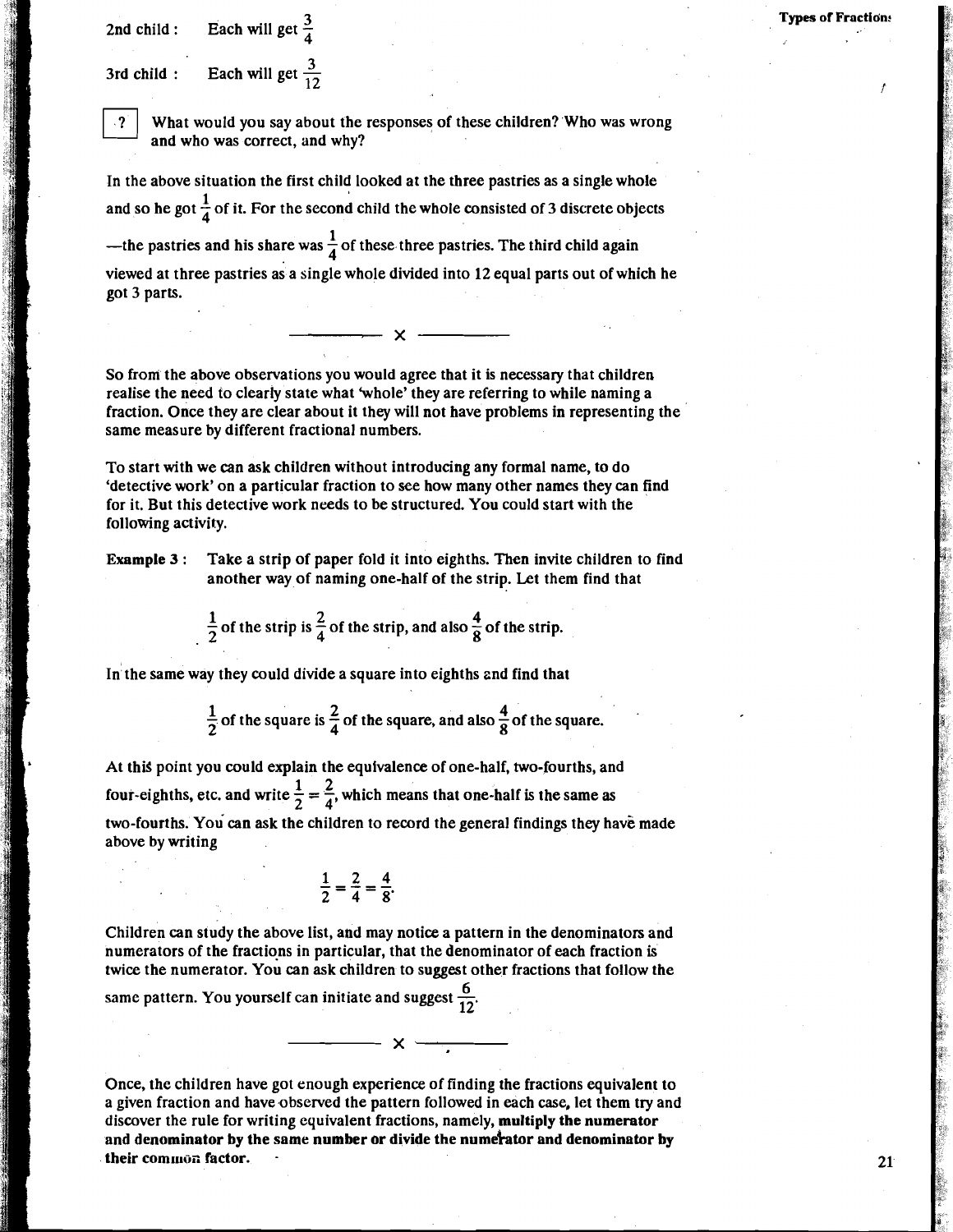Frections

E3) Suggest one activity each to help children find fractions equivalent to one-third, one-fourth and two-thirds.

Here is another activity which a teacher took up in Her class to teach the concept of equivalent fraction using different concrete objects.

, **Example 4** 

**Teacher :** Here I have 32 marbles. I am giving 16 marbles each to Mohan and Sohan (two students in the class)

Now Mohan, you divide these 16 marbles into four equal parts.

|  | Mohan : (Dividing like $000000000$ |                              |  |
|--|------------------------------------|------------------------------|--|
|  |                                    | $5^{\text{max}}$ 00 00 00 00 |  |

and showing it to the teacher) Here are four equal parts.

**Teacher** : How many marbles are there in one part?

**Mohan** : 4 marbles.

**Teacher** : What fraction of marbles is this one part?

**Mohan** : It is  $\frac{1}{4}$  of 16 marbles.

Teacher then calls another student Rani.

**Teacher** : Mohan, give two parts out of four to Rani.

| <b>Mohan</b>   | <b>O.K.</b> madam (giving $\begin{matrix}0&0\\0&0\end{matrix}$ 00          |  | i.e. two parts to Rani). |  |
|----------------|----------------------------------------------------------------------------|--|--------------------------|--|
| <b>Teacher</b> | Mohan, tell me, what fraction of marbles have you given to Rani? $\vec{v}$ |  |                          |  |
| Mohan :        | I have given her $\frac{2}{4}$ of 16 marbles.                              |  |                          |  |
| Teacher:       | Fine! Now Sohan, you divide your 16 marbles into 8 equal parts.            |  |                          |  |
| . Sohan        | : (Dividing like 00 00 00 00 00 00 00 00                                   |  |                          |  |

**<sup>I</sup>**'and showing to teacher) Here I have divided them.

Then the teacher made him answer questions like how many marbles are there in one part? What fraction of marbles is this one part? Then she calls another girl Rita and tells Sohan to give her four parts out of 8. Sohan gave  $\bigcirc$   $\bigcirc$   $\bigcirc$   $\bigcirc$   $\bigcirc$   $\bigcirc$   $\bigcirc$   $\bigcirc$   $\bigcirc$   $\bigcirc$ 

|  | Teacher : Sohan, tell me, what fraction of marbles have you given to Rita?                                 |
|--|------------------------------------------------------------------------------------------------------------|
|  | <b>Sohan</b> : I have given her $\frac{4}{8}$ of 16 marbles.                                               |
|  | <b>Teacher</b> : Alright! So Rani has got $\frac{2}{4}$ of 16 marbles and Rita has got $\frac{4}{8}$ of 16 |
|  | marbles. How many marbles each one of you have? (addressing to                                             |

Rani : 8 marbles madam.

Rita : I also have 8 marbles.

Rani and Rita).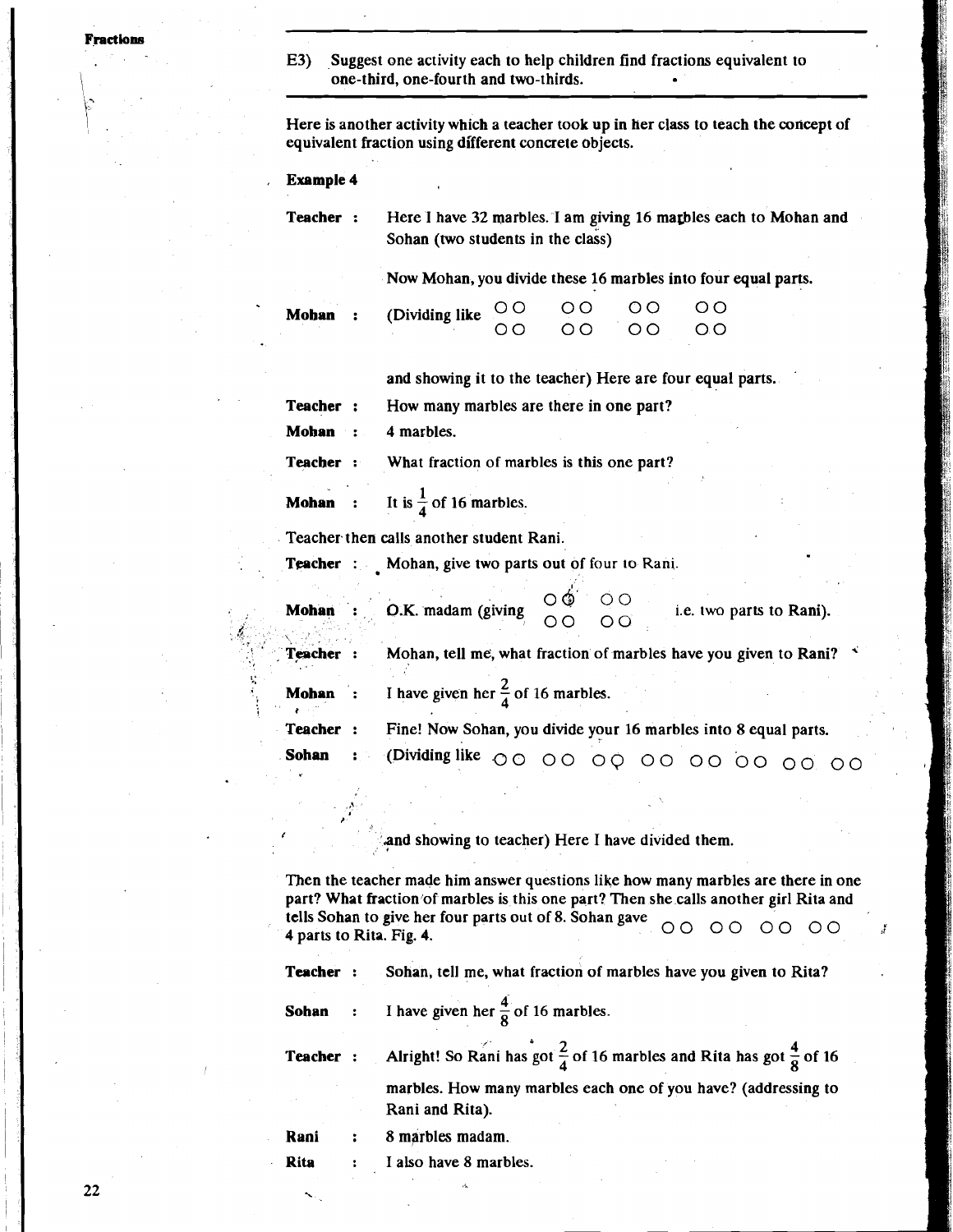**2** Teacher : Does it mean that  $\frac{2}{4}$  of 16 marbles is the same as  $\frac{4}{8}$  of 16 marbles? Entire class roared: Yes Madam.

**Teacher** : Yes, you are right. The only thing is they are grouped differently. In the same way she explains that if she has 2 chapatis split into 4 (see Fig.6)



Fig.6

then  $\frac{2}{4}$  of 2 chapatis is 1 whole chapati and if she splits 2 chapatis into 8 (see Fig.7)



Fig.7

**12 4 4 4 6 2** chapatis is 1 whole chapati. That means  $\frac{2}{4}$  of 2 chapatis is the same as  $\frac{4}{8}$  of **2** chapatis.

Such activities may help the children know two-fourths to be indisputably equivalent to four-eighths or six-twelfths etc. whatever the whole may be.

' **E4)** Do you agree that such activities help children to have a better understanding of the concept of equivalence? If so, why? If not, what would you suggest?

Have you ever asked children to write fractions equivalent to a given fraction? I have, and find that they usually adopt the multiplication method i.e. multiplying numerator and denominator by the same number. They find it difficult to obtain an equivalent fraction by dividing by a common factor. Many people I have asked agree

**Types of ~ractiohs**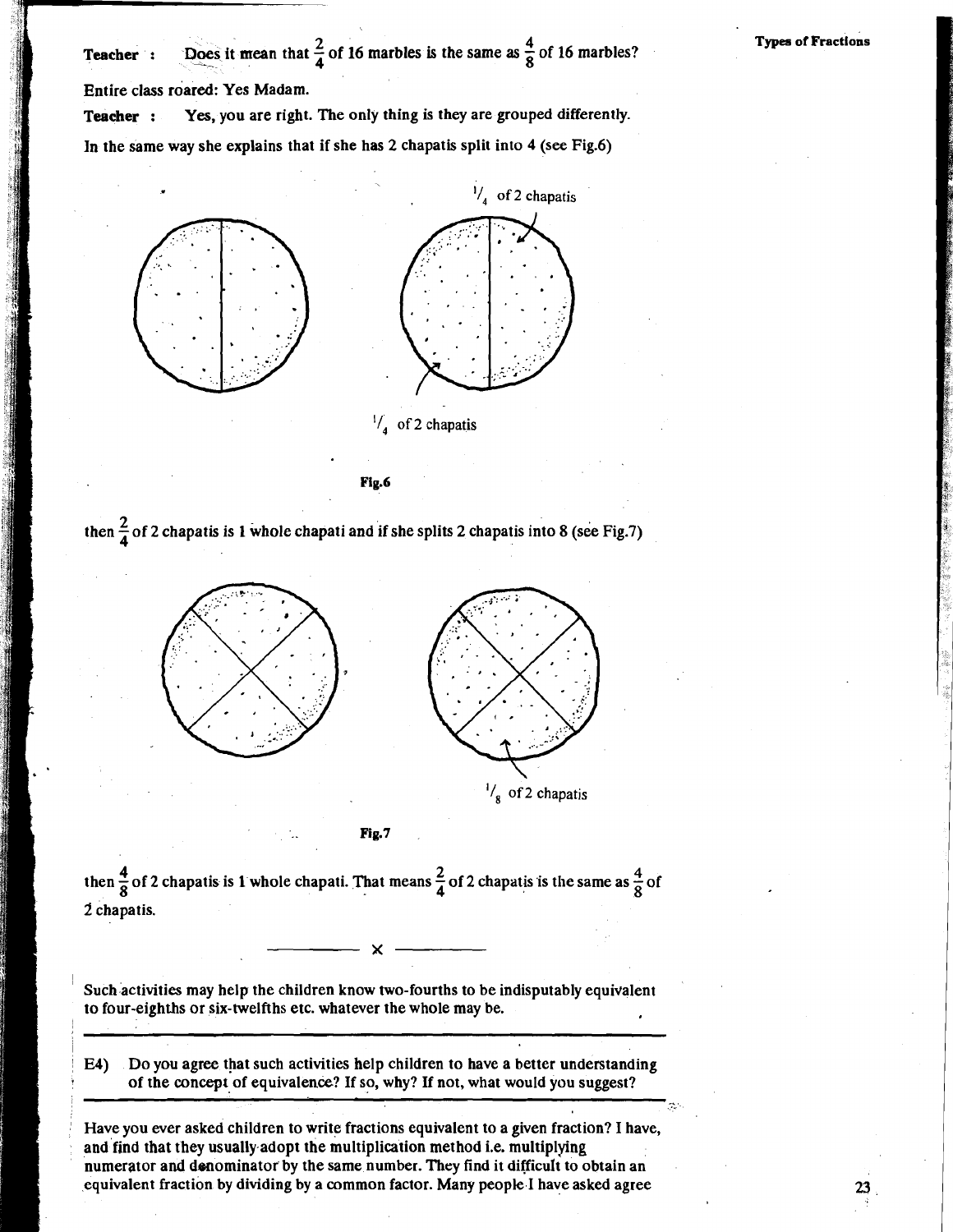**Fractions** with this observation. They also say that it is probably because of this that children have problems in reducing a fraction to its lowest terms. In this regard many of you would have had the kind of experience I had with my niece Ankita, a fourth standard student when we were discussing fractions, the other day.

#### **Example 5**

**Example 5**<br> **I** : Can you give me some fraction equivalent to  $\frac{8}{12}$ ? **Ankita** : **Yes.** 

Then she tried to remember as I noticed her talking to herself.

| Ankita               | $\mathbb{R}^2$ | What did teacher tell me to do here? Yes, now I remember.                                               |
|----------------------|----------------|---------------------------------------------------------------------------------------------------------|
| and the state of the |                | Multiplying by 2, 1 get $\frac{16}{24}$ . Multiplying by 3, I get $\frac{24}{36}$ . Multiplying by 4, 1 |
|                      |                | get $\frac{32}{48}$ and like this I can write many more fractions equivalent to $\frac{8}{12}$ .        |
| 1                    |                | <b>EXECUTE:</b> Fine! You are right. Now, tell me, is $\frac{2}{3}$ also equivalent to $\frac{8}{12}$ ? |

**Ankita** : Let me check Auntie.

As I watched her I could notice that she was again trying to check it by the multiplication method. She multiplied  $\frac{2}{3}$  (both numerator and denominator) by 2, it

|                          | did not work. She multiplied it by 3, it did not work. She multiplied it by 4 and shouted.                        |  |  |
|--------------------------|-------------------------------------------------------------------------------------------------------------------|--|--|
|                          | Ankita : $\cdot$ Yes Auntie, even $\frac{2}{3}$ is equivalent to $\frac{8}{12}$ . We multiply 2 by 4, and 3 by 4, |  |  |
| and get $\frac{8}{12}$ . |                                                                                                                   |  |  |

 $2 \times 4$ ÷  $\overline{3 \times 4}$  $\overline{12}$ 

- **I**: Why don't you do it the easier way? You know 4 is a common factor of 8 and 12. So divide 8 by 4 and 12 by 4 and we get  $\frac{2}{3}$ .
- 

Ankita : Oh..... it looks easy, but can we do it this way?

**I**: Why not? Let me show you something. Look at this paper. I fold it so that I get these two equal parts (as in Fig.8). Tell me, what fraction is each part?

I



**Fig.8** 

Ankita :  $\frac{1}{2}$ 

**<sup>I</sup>**: Again fold it so that there are 4 equal parts (see Fig.9). Now how many parts is the paper divided into?

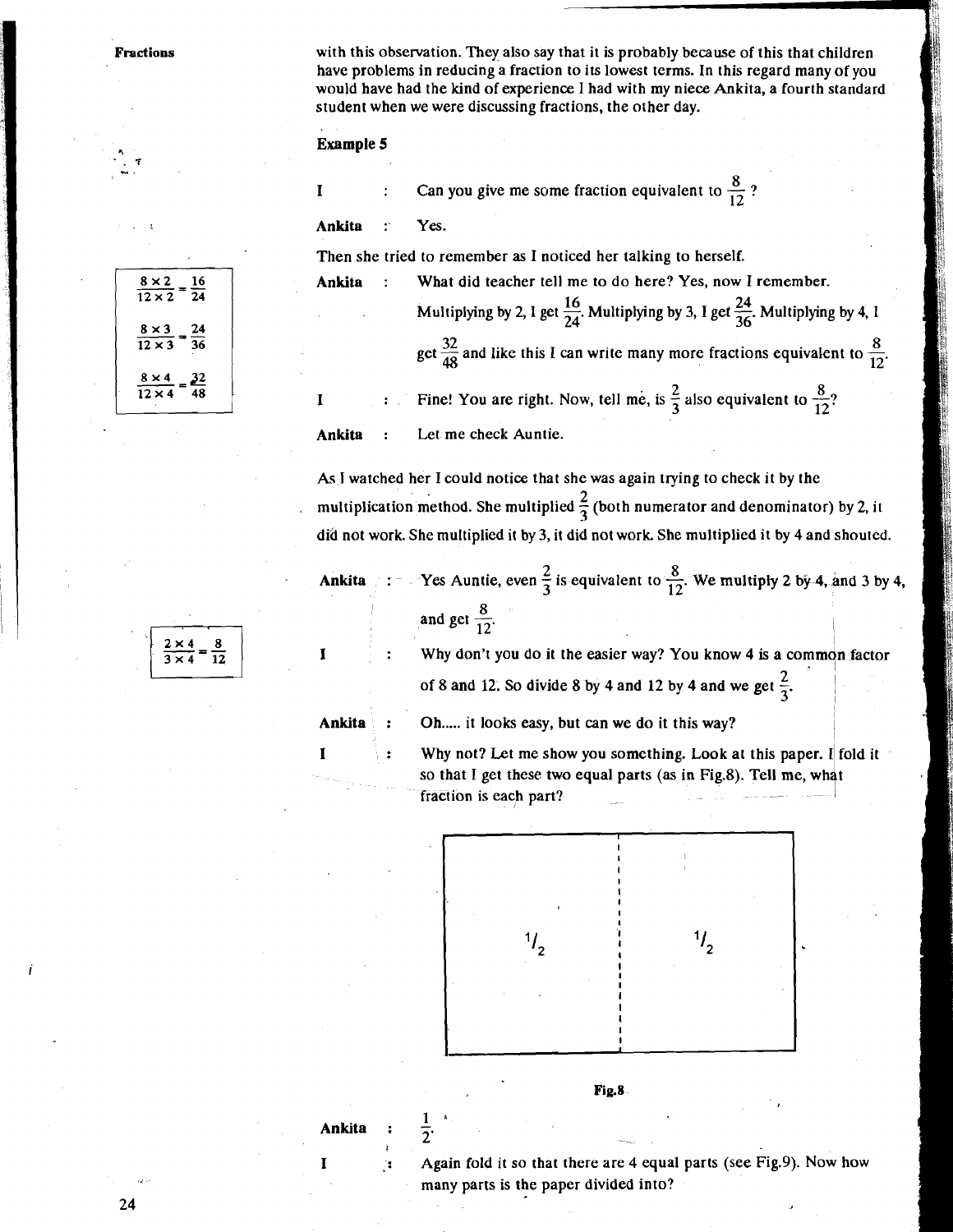



**1** Fell me how many one-eighth parts are there in  $\frac{1}{2}$  part of the paper?

**Ankita** : One two ..... four. Four. : So  $\frac{4}{8} = \frac{1}{2}$  $\mathbf{I}^{\mathcal{L}}$ **Ankita** : Yes **I b** 2. Now can, I say that  $\frac{4}{8}$  is equivalent to  $\frac{2}{4}$  and  $\frac{1}{2}$  and write  $\frac{4}{8} = \frac{2}{4} = \frac{1}{2}$ ?

**Ankita** : **Yes,** we can do that.

**I**  $\cdot$  **That means we can write fractions equivalent to**  $\frac{4}{8}$  **having lower**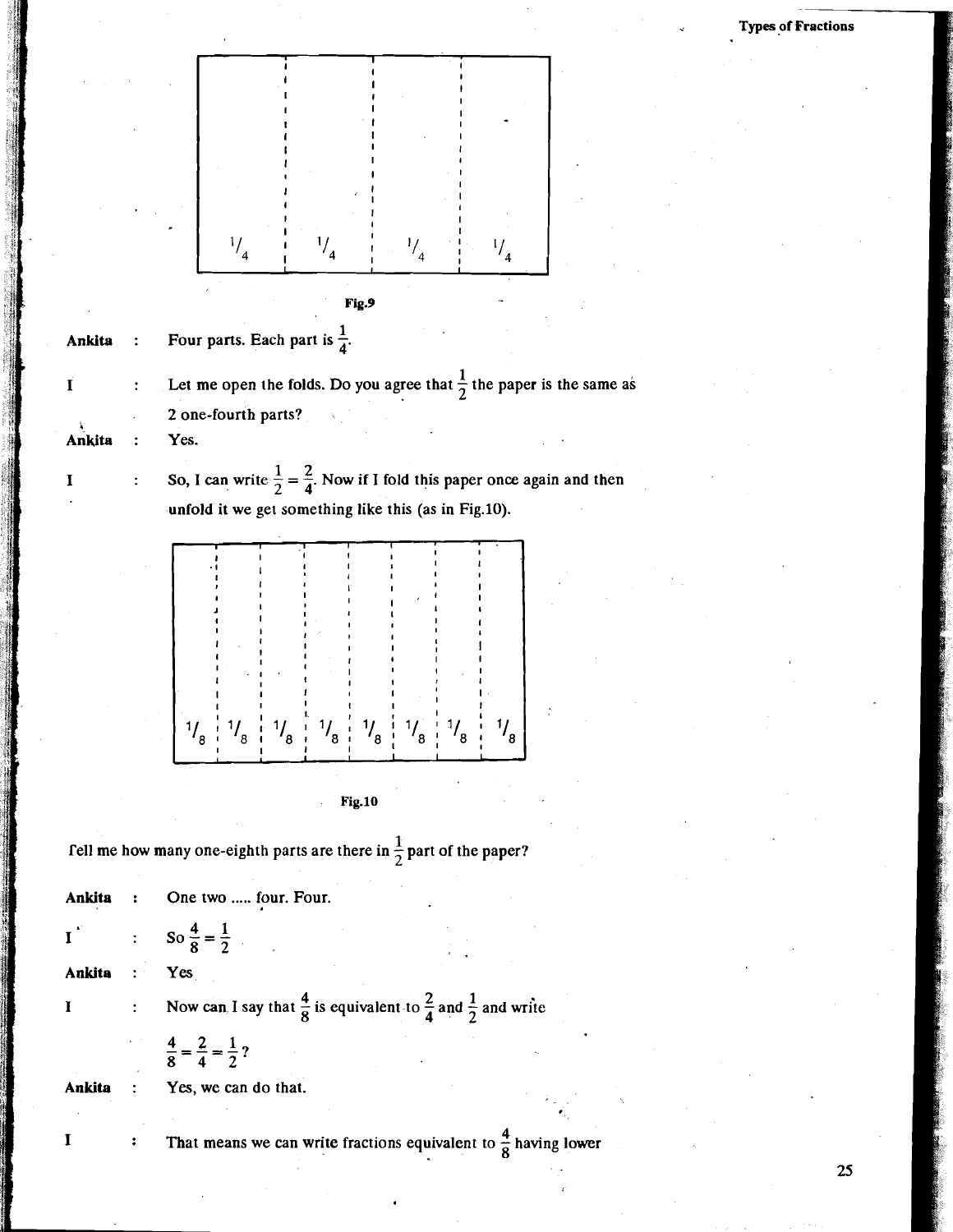numerator and denominator. Do you see some pattern when we write

$$
\frac{4}{8} = \frac{2}{4} = \frac{1}{2}?
$$

**Ankita** : Um, yes. Each time we are dividing the numerator and denominator by 2 as we go from left to right.

> Does that mean that we have to go step by step and cannot directly write  $\frac{4}{8} = \frac{1}{2}$ ?

**Ankita** : Why not! If we divide both 4 and 8 straightaway by 4 we get  $\frac{1}{2}$ .

**<sup>I</sup>**: So, do you agree that **we can also write equivalent fracjions by**  dividing the numerator and denominator by their common factor?

**Ankita** : Yes Auntie.

I felt happy as Ankita looked convinced and enjoyed doing the activity with me. Next I asked her to do a few exercises like filling up the boxes in  $\frac{5}{10} = \frac{10}{12}$ ,  $\frac{14}{56} = \frac{2}{12}$ . Ankita took no time to do them correctly. I also utilised this opportunity to explain to her that when we write  $\frac{4}{8} = \frac{2}{4} = \frac{1}{2}$  then  $\frac{1}{2}$  is in the lowest terms because now the numerator and denominator do not have any common factor. So we cannot divide them any further.

Now here is a related exercise for you.

**cr** 

E5) What method would you use to assess whether the concept of finding equivalent fractions by the division method has got across to your students gr . . not? , If  $\mathbf{I} = \mathbf{I} \mathbf{I}$  ,  $\mathbf{I} = \mathbf{I} \mathbf{I}$  ,  $\mathbf{I} = \mathbf{I} \mathbf{I}$  ,  $\mathbf{I} = \mathbf{I} \mathbf{I}$  ,  $\mathbf{I} = \mathbf{I} \mathbf{I}$  ,  $\mathbf{I} = \mathbf{I} \mathbf{I}$  ,  $\mathbf{I} = \mathbf{I} \mathbf{I}$  ,  $\mathbf{I} = \mathbf{I} \mathbf{I}$  ,  $\mathbf{I} = \mathbf{I} \$ 

**i** 

You may have noticed that at times children ask why they canpot write equivalent fractions by adding or subtracting the same numbcr from the numerator and the denominator, like we do with multiplication and division? Children should be left to themselves to find out the answers to such problems. Ask them to write a fraction say

Let them add 2 to both the numerator and denominator and check if  $\frac{1}{2} = \frac{1+2}{2+2}$ 

E6) What would you do to make children understand that  $\frac{5}{6}$  is not equal to  $\frac{5-2}{6-2} = \frac{3}{4}$ .

- -- - - - -- Yet another problem children usually face is to understand the equivalence of  $\frac{4}{4}$ ,  $\frac{5}{5}$  ... to 1 and write  $\frac{4}{4} = 1$ , or  $\frac{5}{5} = 1$ . The following scene may help you to make your students understand it.

**Example 6** 

**Teacher** : Hcre is an apple. I cut it into four equal parts. So these four parts put together is a whole apple. Now Renu, come here and take this one part.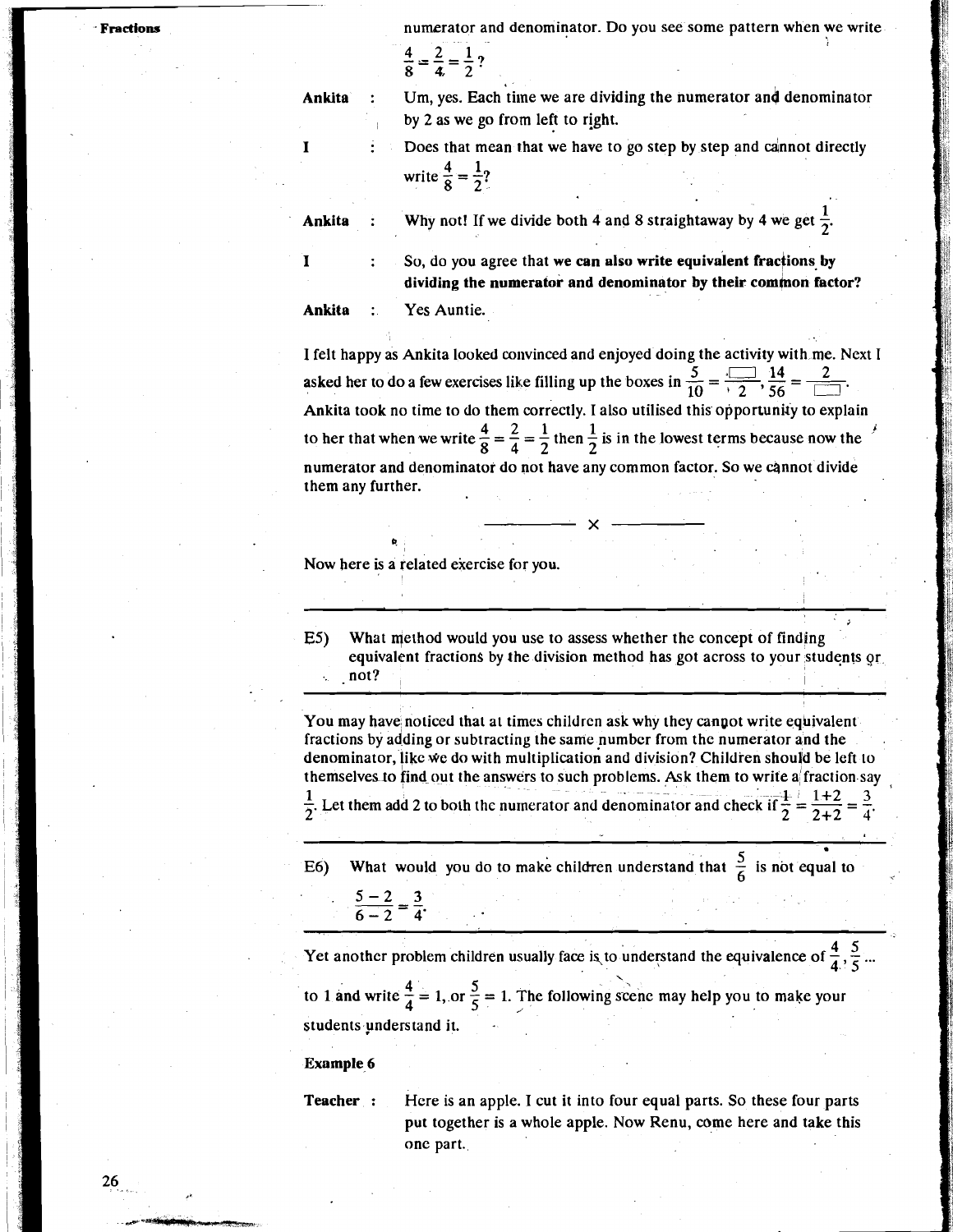**Types of Fractions**  Renu : Yes madam. **Teacher** : ' What portion of apple have you got Renu? **Renu** : Onepart. **Teacher** : Out of how many parts? **Renu** : One out of four parts. **Teacher** : Write it on the board Renu In the same way the teacher gave Renu a second piece and then a third piece and made her write  $\frac{2}{4}$  and  $\frac{3}{4}$  on the board i.e. the fraction for the amount of apple she got. Finally, she gave the last piece to Renu. **Teacher** : Now how'many parts of the apple have you got? **Renu** : Four parts. **Teacher .:** Out of how many parts have you got 4 parts? 4 out of 4. Renu **Teacher** : So can I write the fraction for this as  $\frac{4}{4}$ . **Renu** : Yes madam. **Teacher** : O.K. children tell me how much of the apple has Renu got till now? **Students** : Full/Whole/One. **Teacher :** Can I write  $\frac{4}{4} = 1$ **Students** : **Yes** madam. **Teacher** : In the same way we have  $\frac{5}{5} = 1$ ,  $\frac{6}{6} = 1$  ... etc. The above activity can also be done with a piece of paper cut into four equal pieces br with 4 dice or 4 marbles. Once the children understand that  $\frac{4}{4} = 1$ ,  $\frac{5}{5} = 1$  .... etc. It will help them to understand that 5 one-fourth parts  $\left(\frac{5}{4}\right)$  is a fraction greater than 1. If a sheet of paper is divided into 4 parts then *5* one-fourth parts would cover one whole sheet and would require the use of another sheet, and therefore is a fraction greater than one.  $\overline{17}$  Suggest an activity for explaining  $\frac{5}{4}$  to a Class IV child. You would agree with that a child needs to understand how to order fractions before we teach her subtraction We shall talk about it now.

## **13.4 ORDERING FRACTIONS**

A child's understanding of the ordering of two fractions that is deciding which of the relations 'is equal to', 'is less than', or 'is greater than' holds for two fractions, Fractions with numerator one are<br>requires an understanding of the ordering of unit fractions. This can be done by called unit fractions requires an understanding of the ordering of unit fractions. This can be done by doing a simple activity like the following. :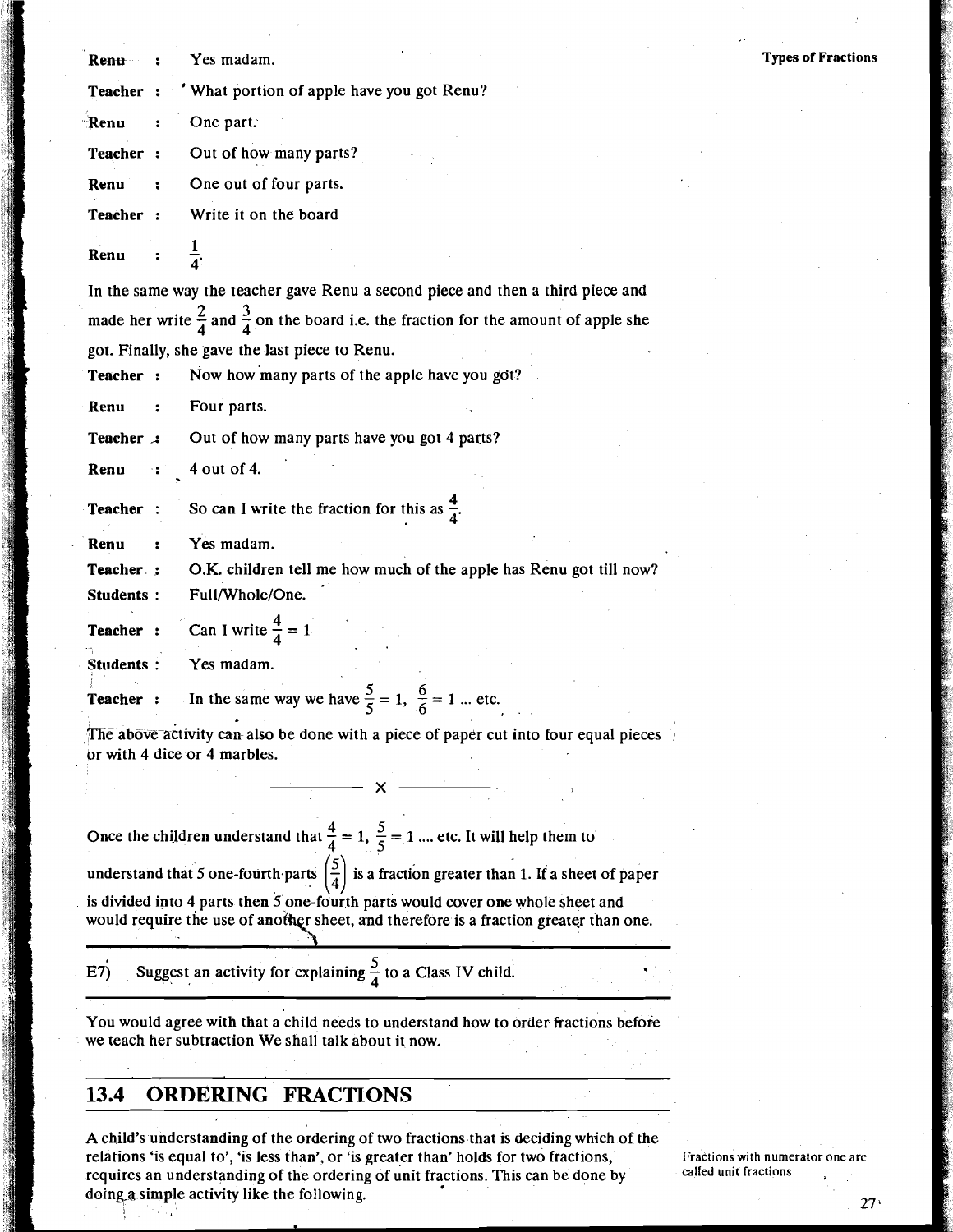

### **Fig.11**

Example 7: Take ten strips of paper which are equal in size. Keep the first strip as it is. Divide the second strip into two equal parts, third into three equal parts,... and like this the tenth into ten equal parts. Then paste them on a card board one below the other. Shade one part of each strip. (see Fig.11)

Showing the children the different shaded portions of the same sized strips helps them to realise that  $1 > \frac{1}{2} > \frac{1}{3} > ... > \frac{1}{10}$ 

This activity for showing  $1 > \frac{1}{2} > \frac{1}{3} > ... > \frac{1}{10}$  can also be tried using the number line. It may act as a visual aid for the learners for representing fractions. You can test it by trying it with your students.

11 I E8) - Using a number line show that 1 >- > - >.... > - in your class. How do 2 3 10 your students react to it? Do they find it difficult to grasp the representation of fractions on a number line or does it turn out to be an effective visual aid for them?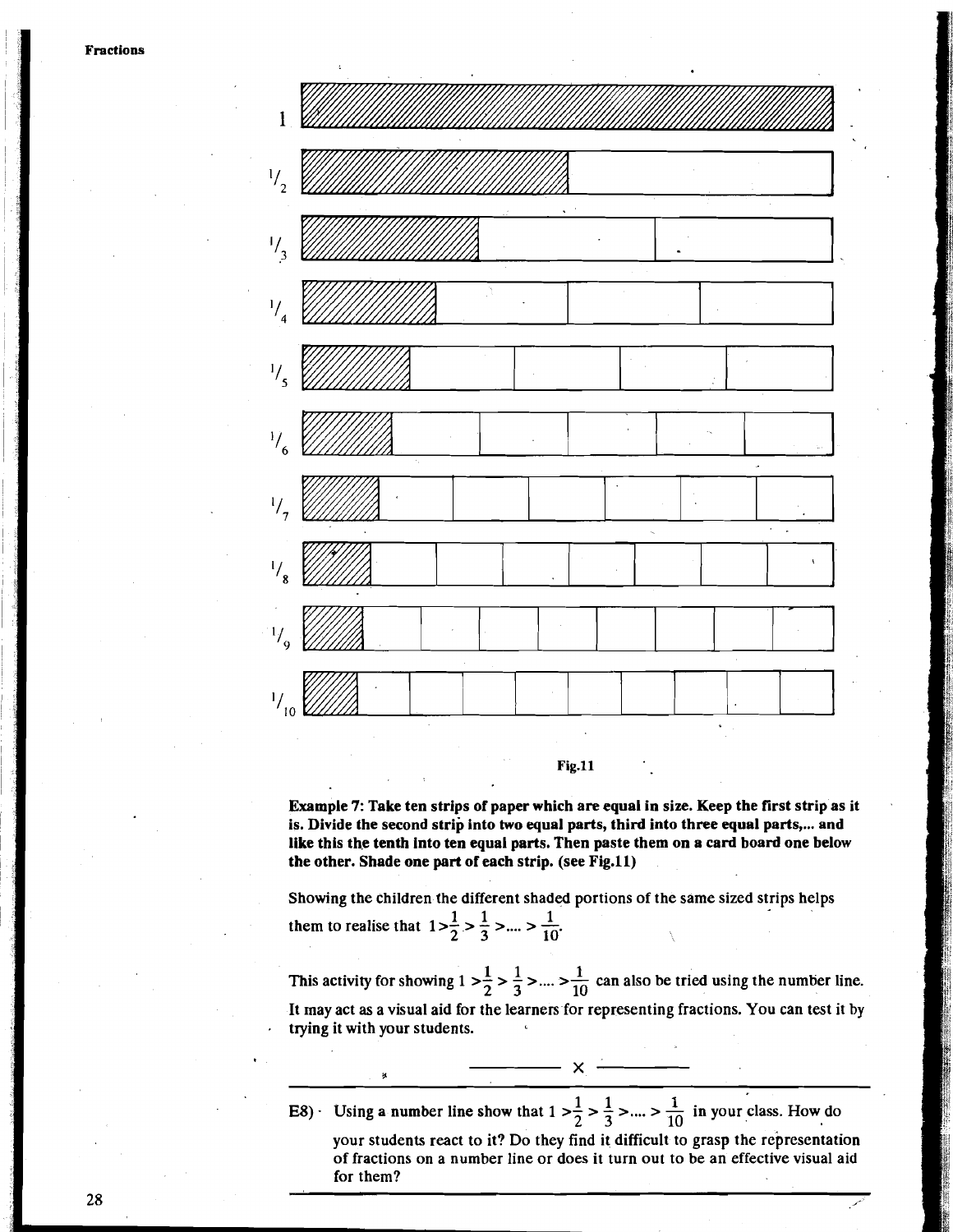Understanding the important relationship between the size and number of parts into which a whole is divided is very important in determining the order of fractions. If a child has a clear understanding about it then it becomes easier for him/her to order unit fractions, fractions **with** the same denominator and fractions with the same numerator. But sometimes children interpret this relationship between the size and number of parts wrongly. This reminds me of the experience I had with my 8-year old niece Ankita.

Once, I was talking to her about ordering of fractions.

Ankita looked very confident about ordering unit fractions. She took no time in saying that  $\frac{1}{8}$  is less than  $\frac{1}{5}$ . She explained the way she understood it that if she shares a cake with 7 other children her share would be less than what she would get if she shares it with 4 other children. She could very easily order fractions like  $\frac{1}{3}$ ,  $\frac{1}{6}$ ,  $\frac{1}{11}$ ,  $\frac{1}{20}$ . But I was surprised when she said  $\frac{7}{8}$  is less than  $\frac{4}{8}$  because seven is

more parts and as the parts become more in number they become smaller in size. I said let's see. I took two paper strips of the same size and divided each into 8 equal parts (see Fig.12). Ankita helped me in doing this.



**Fig.12** 

**Example** *8* 

**I**: **Ankita, now take the first strip and colour 4 parts out of 8 red.** 

Ankita : O.K. Auntie. Here it is (Fig.13)

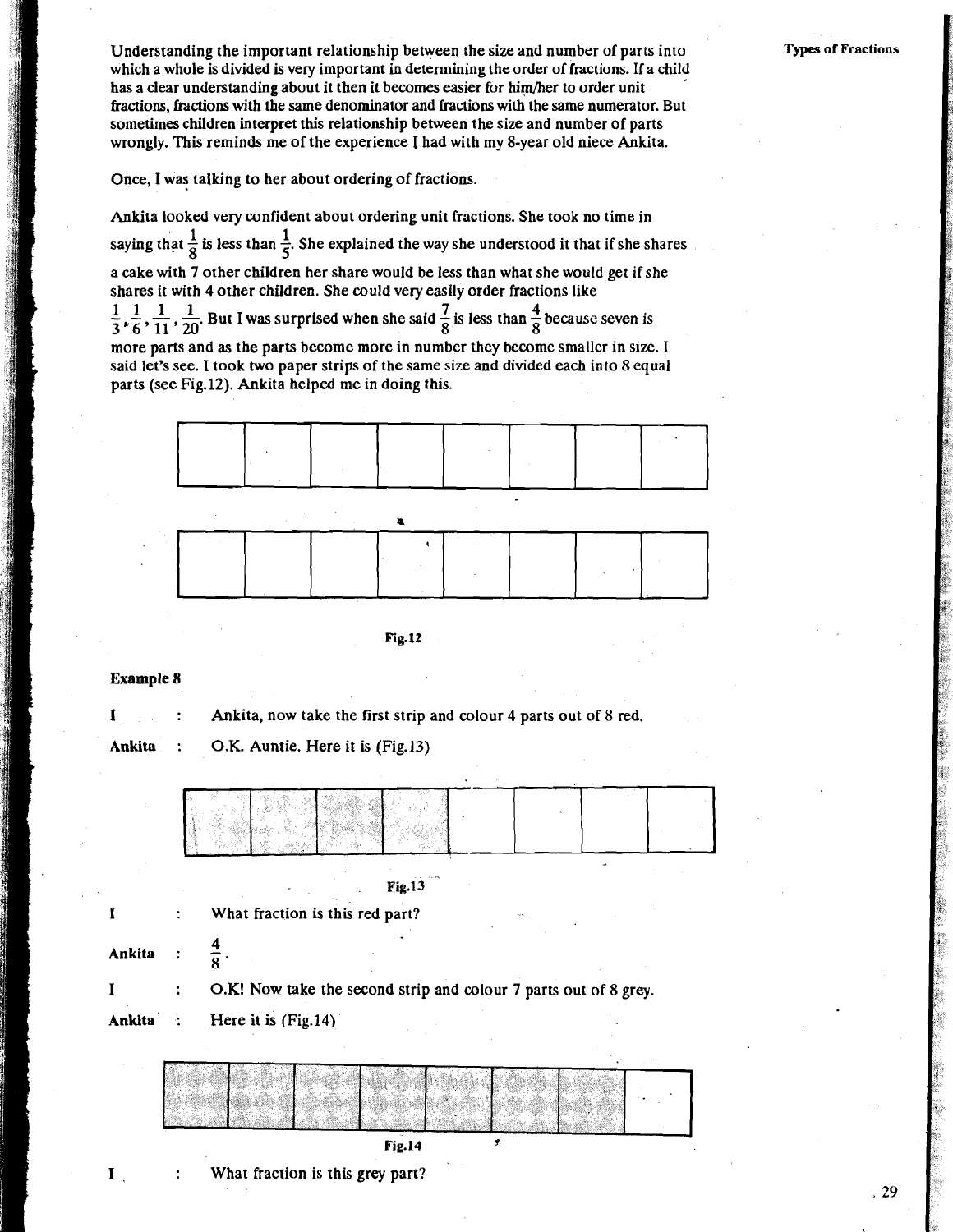Which is more the red shaded part or the grey shaded part?

**Ankita** : Grey is more

And before I could ask her any other question she herself came out with the answer. By now she was enjoying herself and wanted me to do some more activities of this **kind.** So I showed her  $\frac{4}{4}$  and  $\frac{5}{4}$  with the help of a paper. In between I asked her a few questions like which of the two  $\frac{4}{4}$  and  $\frac{5}{4}$  is more? Why is it so? and she responded well.

Now she was very clear that  $\frac{4}{13}$  is less than  $\frac{4}{8}$ . But to decide which of  $\frac{7}{8}$  or  $\frac{12}{13}$  is less was still a problem for her. I thought I must get the answer from her and proceeded as follows:.

**I** : Ankita, do you have any problem in comparing numbers like  $\frac{7}{8}$  and  $\frac{11}{8}$ ,

or  $\frac{3}{7}$  and  $\frac{4}{7}$  etc.?

**Ankita** : No auntie, it's very simple. I don't see any problem here.

**I***X* **IEXECUTE: IEXECUTE:** Why do you think it's easier to compare  $\frac{7}{8}$  and  $\frac{11}{8}$  than comparing **8**  $\frac{7}{8}$  and  $\frac{12}{13}$ ?

ī

**'Ankita** : Here it's easier because the numbers'have common denominator and " so we have to only bother about the numerators.

Fine! But can't you change  $\frac{7}{8}$  and  $\frac{12}{13}$  to equivalent fractions with the same denominator?

After little bit of thinking

**Ankita** : Yes **I** can do that.

?

She did some calculations and came out with the answer.

I

**Ankita** : The two numbers equivalent to  $\frac{7}{8}$  and  $\frac{12}{13}$  are  $\frac{91}{104}$  and  $\frac{96}{104}$ . **I 2 2 2 Can you decide now which is greater**  $\frac{7}{8}$  **or**  $\frac{12}{13}$ 

**Ankita** : (With a smile on her face) Yes  $\frac{12}{13}$  is bigger.

Ankita looked thrilled and happy. She really enjoyed doing such an exercise and looked confident. I also felt happy,

Once you feel that children have clearly understood the concept of ordering fractions through experience with physical and diagrammatic models they could be introduced to a general algorithm-usually called a **common denominator algorithm** to determine the order of fractions. According to this **for comparing two or more fractions change them to equivalent fractions with the same denominator. Then the** ' **fraction with the greatest numerator is the largest.**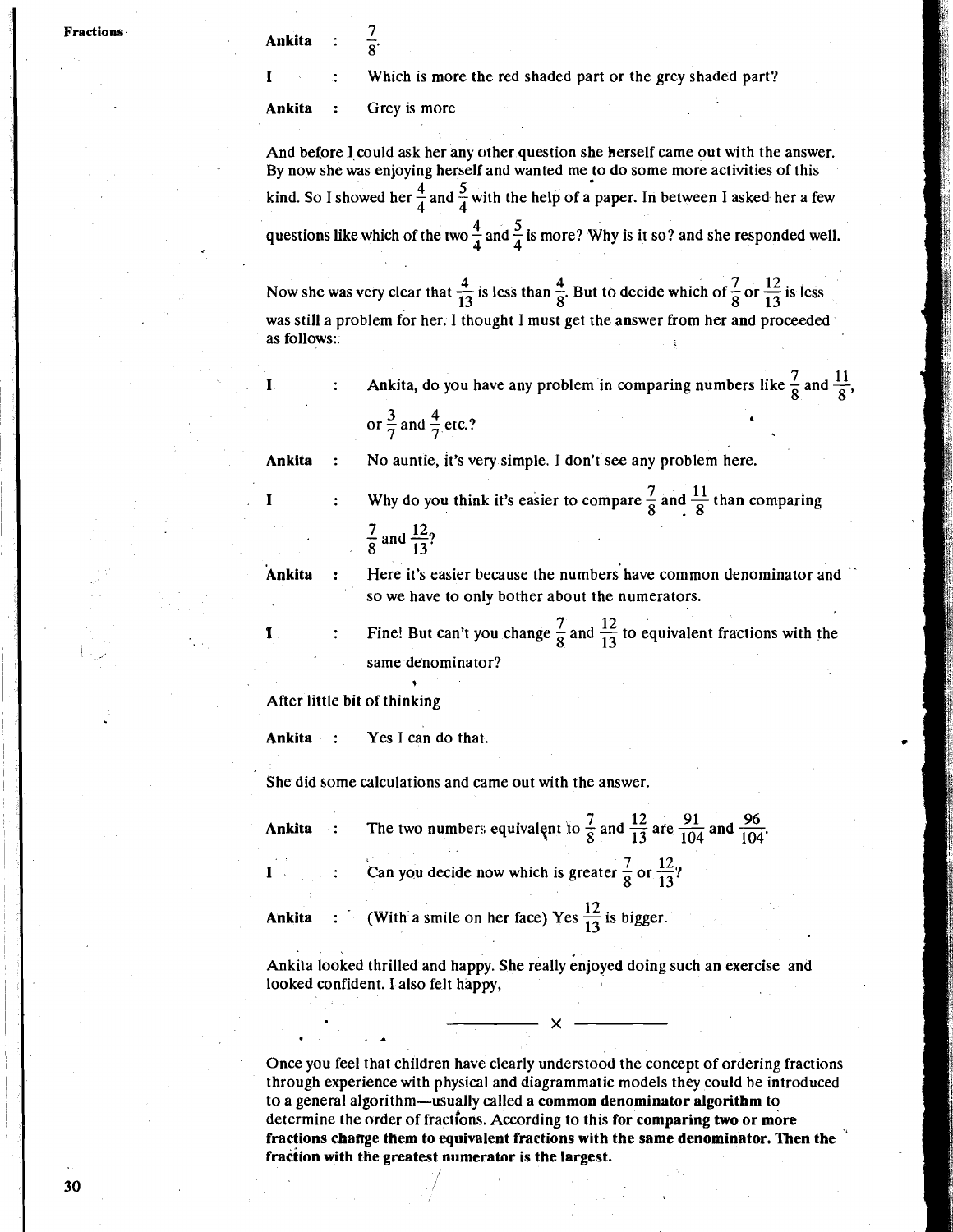31

**12** E9) Which is bigger  $\frac{12}{13}$  or  $\frac{7}{8}$ ? How will you make a child understand this without

applying 'a common denominator algorithm'.

We will now talk about a common problem that children usually face, namely, converting improper fractions to mixed fractions.

## **13.5 IMPROPER FRACTIONS**

Primary school teachers usually complain that children while dividing an improper Fractions with numerator **Fraction** to convert it into a mixed fraction usually write the remainder instead of **Faction** denominator are fraction to convert it into a mixed fraction usually write the remainder instead of  $\cdot$ , greater than denominator quotient as the whole number part of the mixed fraction. I hannened to notice the **called improper fraction** quotient as the whole number part of the mixed fraction. I happened to notice the same thing last Sunday when I visited a friend's house. Her 9 year old daughter Mini was busy doing he: homework. I just glanced at her note book. She was doing sums on fractions converting improper fractions to mixed fractions. She divided 7 by 4 as **fraction**.

**Mixed fractions are sum of** 

 $4\frac{1}{\frac{4}{3}}$  and wrote  $\frac{7}{4} = 3\frac{1}{4}$ . I quietly watched  $\frac{4}{3}$ 1.1 her. She again wrote  $\frac{11}{6} = 6 \frac{1}{11} = 5\frac{1}{6}$ .

While talking to her it appeared that she had some vague idea of what her teacher might have told her about the conversion of improper fractions into mixed fractions and was doing sums mechanically without having in mind any visual picture of what she was doing. I tried to make it clear to her and proceeded as follows

Example **P** 

' I took 5 circular paper cuttings each divided into four equal parts (see Fig.15)

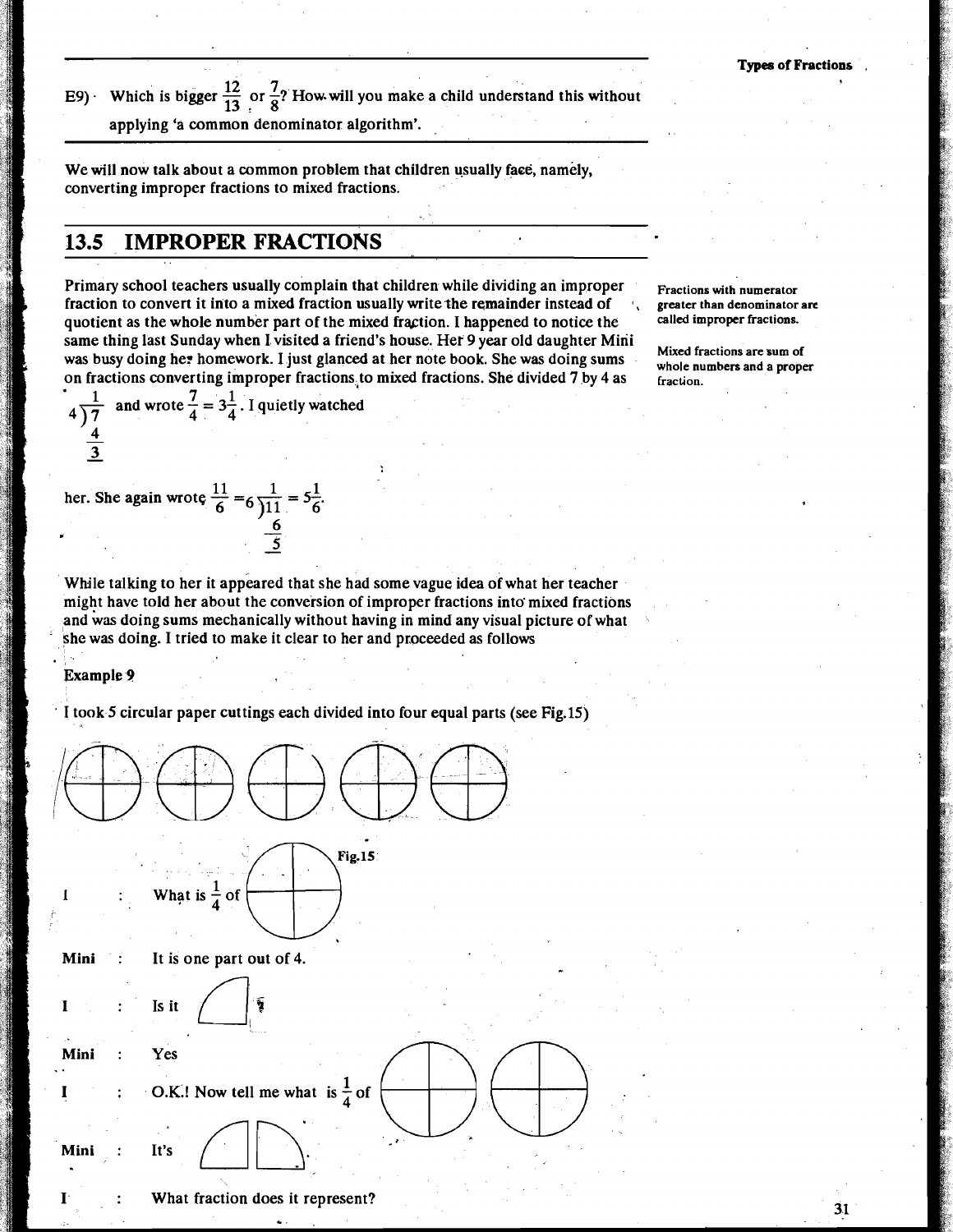

**<sup>I</sup>5 1 1**  : O.K. This means that - is 1 whole and - more. We write it together as **1-** 4 4 **4'**  Now when we divide 5 by 4 as  $\frac{1}{\sqrt{5}}$  then the quotient gives the whole **4)5** 

number part of the mixed fraction and  $\frac{\text{remainder}}{\text{divisor}}$  gives the proper

fraction part of it. So we have 
$$
\frac{5}{4}
$$
 = Quotient  $\frac{\text{remainder}}{\text{divisor}} = 1\frac{1}{4}$ .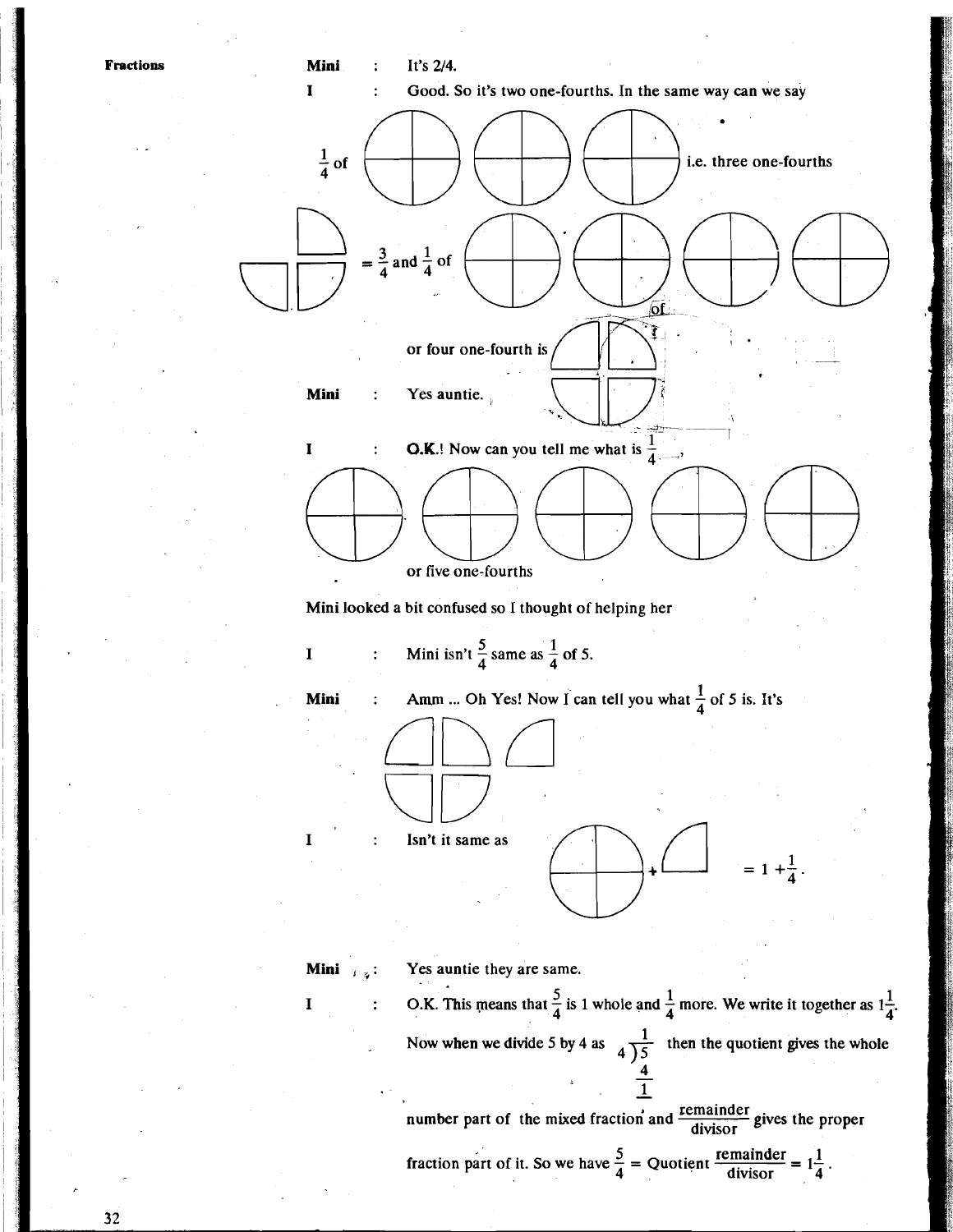Now what do you have to say about your number  $\frac{7}{4}$ ? Mini just looked at her notebook and smiled.

## **Types of Fractions**

**Mini** : Now I am clear about it. According to what you have just told me  $\frac{7}{4}$  is 1 whole and  $\frac{3}{4}$  more. So it's  $1\frac{3}{4}$ .

Mini understood her mistake. She looked very confident as she answered a few more problems of the same **type** correctly.

 $\mathbf{x}$ 

And now here is an exercise for you.

**E10)** What was Mini's problem?

**Ell)** Could you suggest any other method which you might have followed to correct Mini's mistake?

## **13.6 SUMMARY**

In this unit we have tried to bring the following points.

1) It is usually noticed that children find it difficult to name the fractions and symbolise them. Understanding the notation by which fractions are symbolised is a problem for them. Any confusion in a child's mind about the procedure by which a fraction is riamed should be cleared before proceeding with the topic. It is only after children become familiar with fraction names such as a 'half, 'third', 'quarter' etc. and the meaning of these names in relation to various wholes they should be introduced to symbols for fractions. It should be clear to them that when we draw a line under **'2'** and write **'3'** 

**2** beneath the line as  $\frac{2}{3}$  then the denominator of the fraction  $\frac{2}{3}$  tells us that the

whole has been divided into three equal parts and the numerator tells us that we are looking at two of these parts. They should be given a lot of practice in. translating fraction names to fraction symbols. Various activities can be , taken up in the class by the teacher in this regard.

- $2)$ The numerator-denominator notation for fraction also makes it possible to denote the same fraction in infinitely many ways. **As** a group activity children can be asked to find as many numbers as they can for a particular fraction. After they have done such activities they may be introduced $\cdot$ the concept of equivalent fractions. Paper folding activity and other similar activities for different categories of whole help children understand why more numbers are equivalent. Once the child,en have got enough experience of finding the fractions equivalent to a given fraction let them observe the pattern followed in each case and discover the rule for writing equivalent fractions.
- **3)** Once children become familiar with the rule for writing equivalent fraction enough practice should be given to them for obtaining an equivalent fraction by dividing the numerator and the denominator by a common factor as it has' been observed that children find it difficult to apply.

**4)** Sometimes children interpret the relationship between the size and nymber of parts into which a whole is divided wrongly. This also affects their understanding of ordering fractions. Paper shading activity can help them clear their doubts about deciding which number is greater. Teacher can start with comparing unit fractions and then go to fractions with common numerator or denominator. This way they can themselves evolve the pattern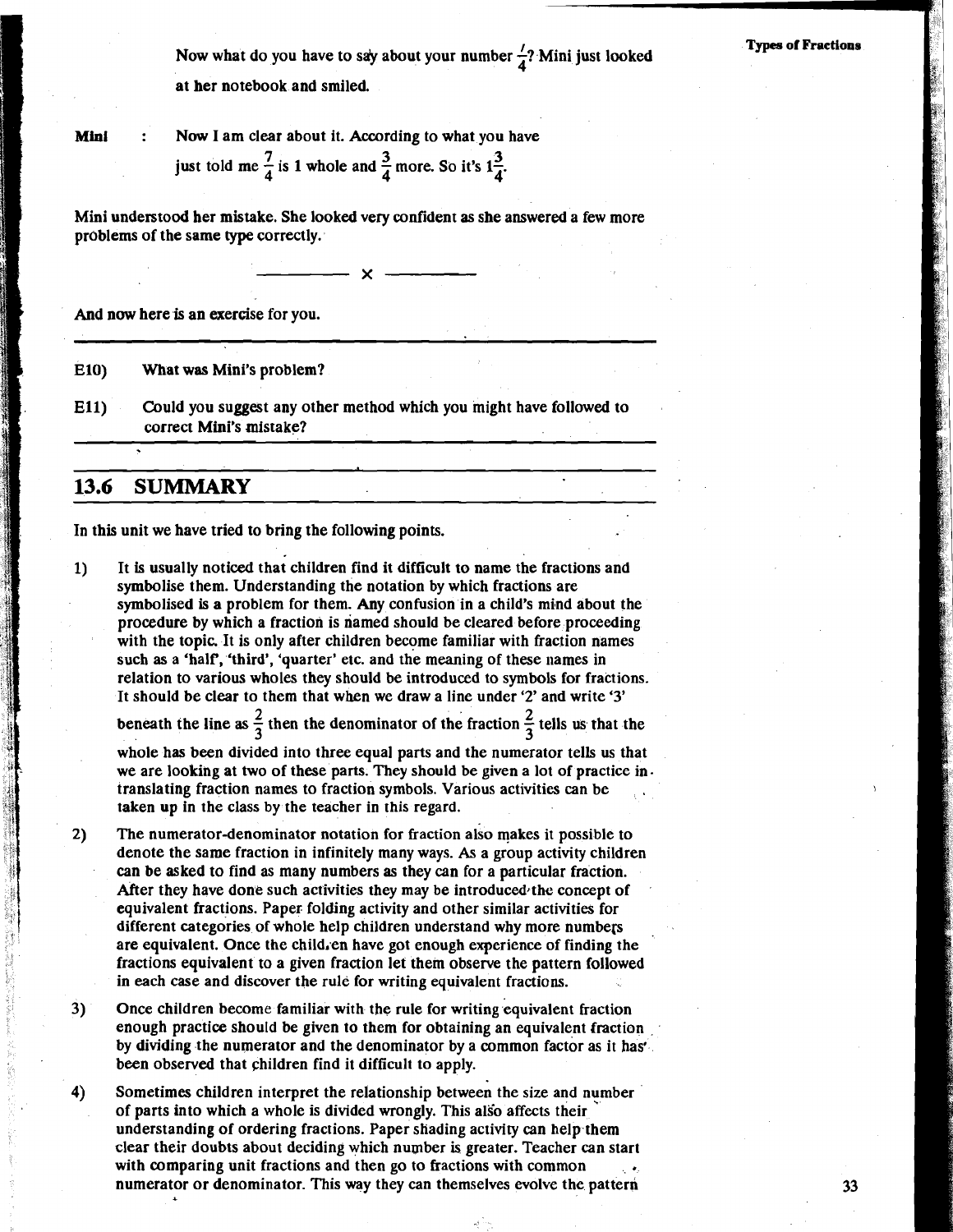**Fractions for comparing other fractions like**  $\frac{5}{6}$  **and**  $\frac{7}{8}$ **,**  $\frac{3}{4}$  **and**  $\frac{6}{7}$  **etc. by generating a** general algorithm called a common denominator algorithm.

> 5) Problem of converting an improper fraction into mixed fraction which commonly occurs among the children aged 8-10 years can be taken care by doing activities with the concrete objects and actually showing what  $\frac{7}{4}$  (or, seven one-fourths or,  $\frac{1}{4}$  of 7) means. This will give them visual picture of what they are doing and help them in understanding, the concept.

## **13.7 COMMENTS ON EXERCISES**

- **El)** The illustration in Fig3 and the explanation given by Ankita is correct. Children need a great deal of timeand discussion to focus on the correct aspect. Many examples of naming fractions are required to develop a sense of, labelling fractions. A teacher in a class may divide the children into groups and each group.be asked to record each fraction of the whole piece of paper in as many different ways as possible. Each different way of recording it earns them an extra point. A team with maximum points is the winner. Such activities will help them build up experience of naming fractions without their knowing that they have gained background experience of the . equivalence of fractions.
- E2) In this regard once I happened to see a teacher doing an activity in the elass which I would like to share with you. Teacher divided the children in a class into **4-5** groups. Then she drew a figure on the board (See Fig. 16). .





She wanted children to draw it on the paper and tell everything they can about the ringed area. Children worked in groups and recorded their results. They also explained to one another why it had been given that particular name. It is called a 'half because there are two pieces like it on the whole sheet. It is called 'four-eighths' because two rectangles are called 'one-eighth' and there are four pieces of that size. Like this the teacher made them give reason for every answer they had written like it's two-quarters or eight-sixteenths or four-sixteenths etc. Children wrote out the names in word as well as in standard fraction flotation because each different name and each different way of recording it gave them an extra point. Through this activity teacher could judge the amount of experience children had about the fraction-naming concept.



into 3 equal parts. Press it along the sides and then unfold it. Paper is divided into 3 equal parts (see Fig.17). Fold it once again and then unfold it. It is divided into 6 equal parts (see Fig.18). Repeat the process once again the paper will be divided into 12 equal parts as shown in Fig.19. Now by



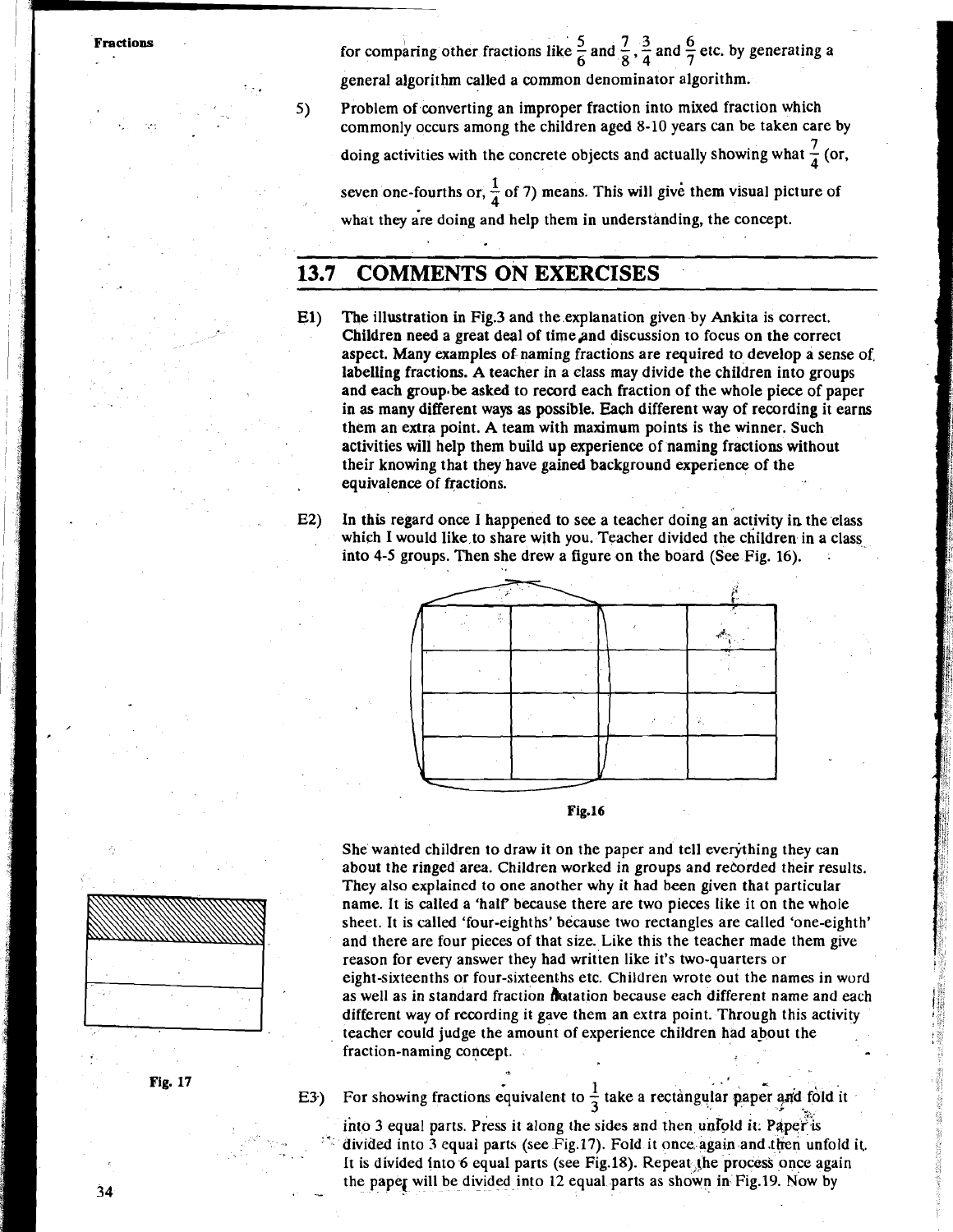colouring  $\frac{1}{3}$  of Fig.17,  $\frac{2}{6}$  of Fig.18, and  $\frac{4}{12}$  of Fig.19, you can show that  $\frac{1}{3} = \frac{2}{6} = \frac{4}{12}$ .

Again using Fig.17, 18 and 19 you can show that  $\frac{2}{3}$  is equivalent to  $\frac{4}{5}$  and  $\frac{8}{13}$ .

Fractions equivalent to  $\frac{1}{4}$  can also be shown by the paper folding activity. This time you have to start with folding the paper into 4 equal parts. **Physical parts. Pig. 18** 

E4) To find out the utility of having such activities, I talked to few teacher. Some of them were of the opinion that such activities do help children to have a better understanding of the concept of equivalence. They feel that these

activities help them see and realise why  $\frac{1}{2}$  is equivalent to  $\frac{2}{5}$  is equivalent to activities help them see and realise why  $\frac{1}{3}$  is equivalent to  $\frac{2}{6}$  is equivalent to  $\frac{4}{12}$ . It help them eliminate all the errors in their thinking and fill up the gaps

4

in their understanding. Specialisation over a large number of cases help children in the identification of an underlying pattern. But you may not agree with them, so you can try these activities in your class and write your views .about it.

E5) One way of assessing is to do exercises in the class where you can ask children to write fractions equivalent to a given fraction with lower numerator and denominator. Then going around you can check their responses. In between you can ask them to check their solution by paper folding also.

E6) This can be done by paper folding or shading. Ask children to take two sheets of paper of the same size. Let them divide one into 6 equal parts and another into 4 equal parts. Ask them to shade 5 parts out of 6 of the first sheet green, and 3 parts out of 4 of the second sheet red, Now let them

compare the two coloured regions and decide whether  $\frac{5}{6}$  is equal to  $\frac{3}{4}$  or not.

This exercise can also be done by taking two sets of 12 marbles each. Divide one set into 6 groups of 2 each and see how many marbles are there in 5 such groups. Then divide second set of 12 marbles into 4 groups of 3 each and see how many marbles are there in 3 such groups. You can now easily show that  $\frac{5}{6}$  is not equal to  $\frac{3}{4}$ .

E7) Simple activity of paper folding can be done to show  $\frac{5}{4}$ . Various steps involved are

**Step 1** : Fold one region into 4 parts.

**<sup>1</sup>Step 2** : Point to a region that is -of the whole. Can you shade **5** one-fourth 4 parts? No! We need to fold another region in order to show 5 one-fourth parts.<br> $\Box$ 

**Step 3** : Fold another region. Cut **1** part out of four from this region and

paste it along the first region (the whole of it). Now you can show  $\frac{5}{4}$ .

E8) While showing that  $1 > \frac{1}{2} > \frac{1}{3} > ...$   $> \frac{1}{10}$  on a number line be careful that each time you draw a number line and take a unit length on it, this length should be same. Also when further dividing this unit length into required



**Types of Fractions** 



**Fig. 19**